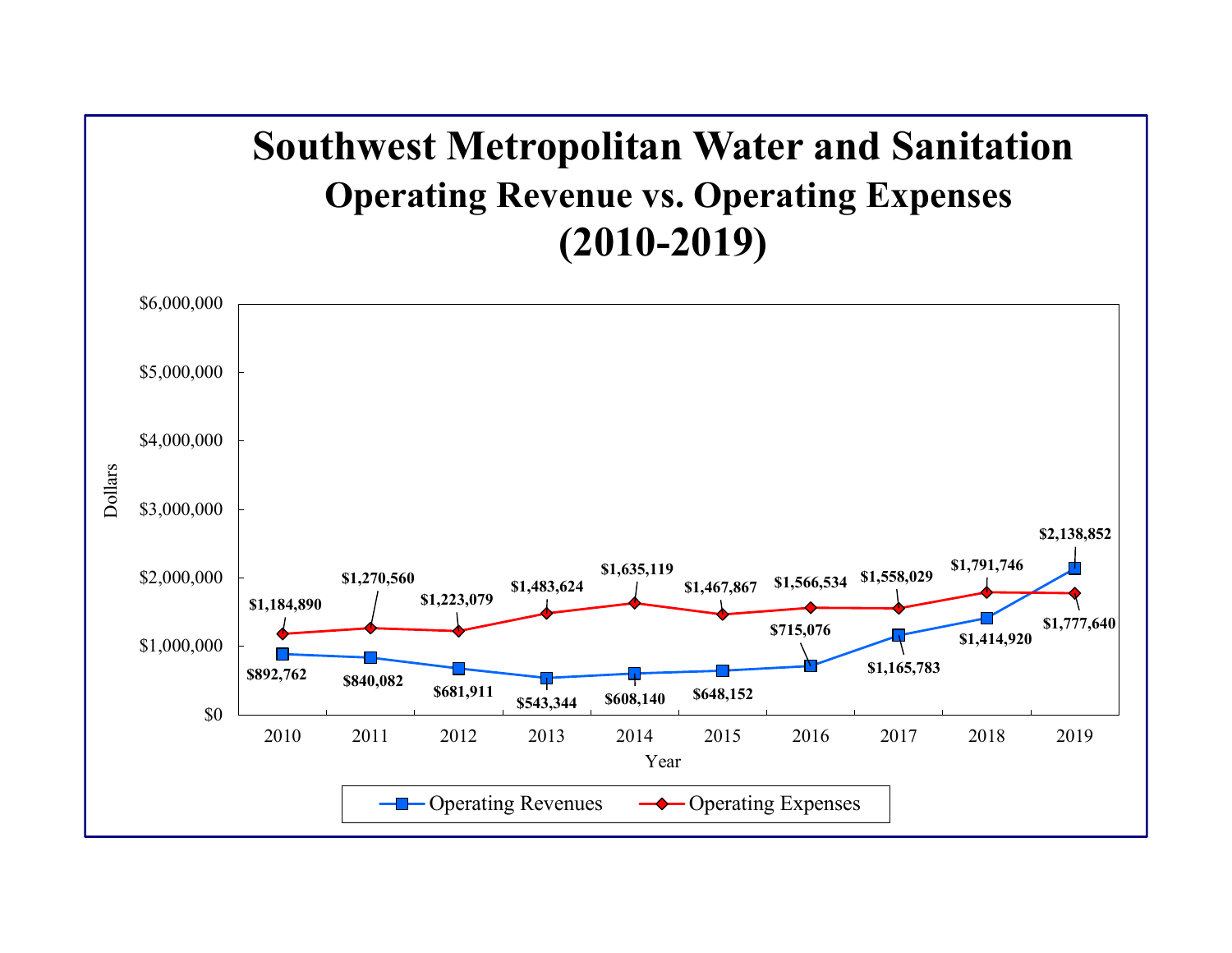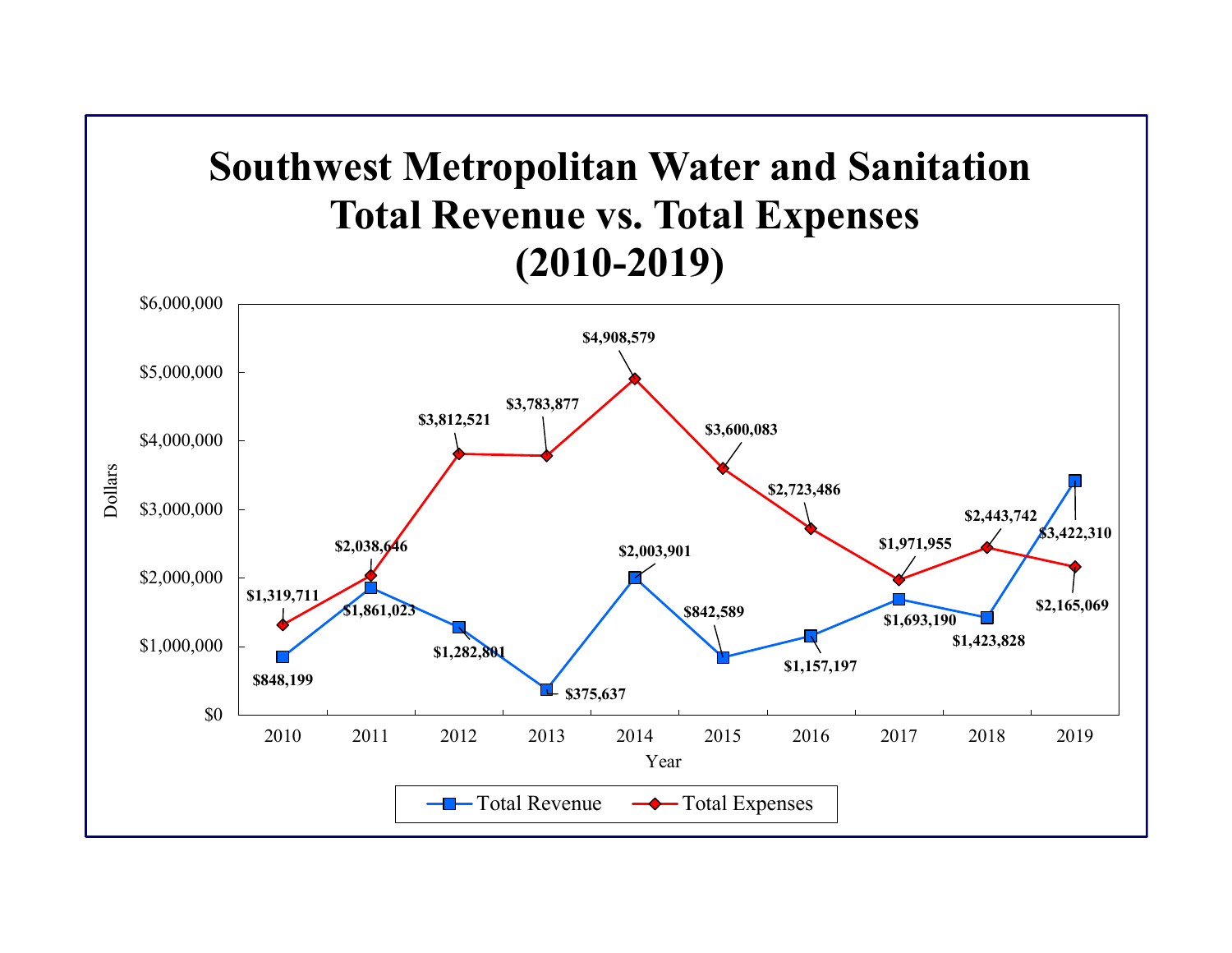## **Southwest Metropolitan Water and Sanitation General Fund Revenue vs. General Fund Expenses (2010-2019)**

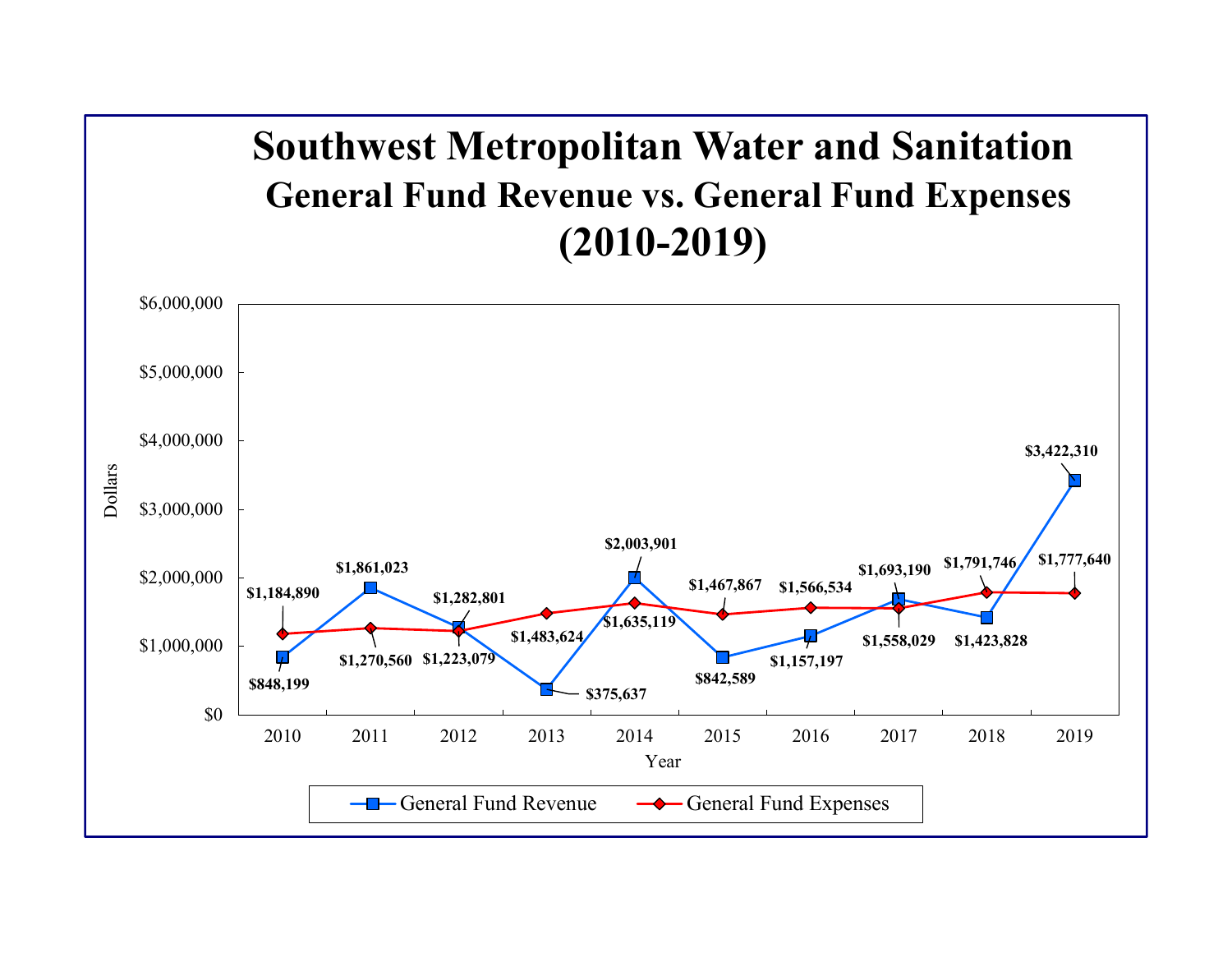## **Southwest Metropolitan Water and Sanitation Total Revenue vs. Operating Expenses and Total Expenses (2010-2019)**